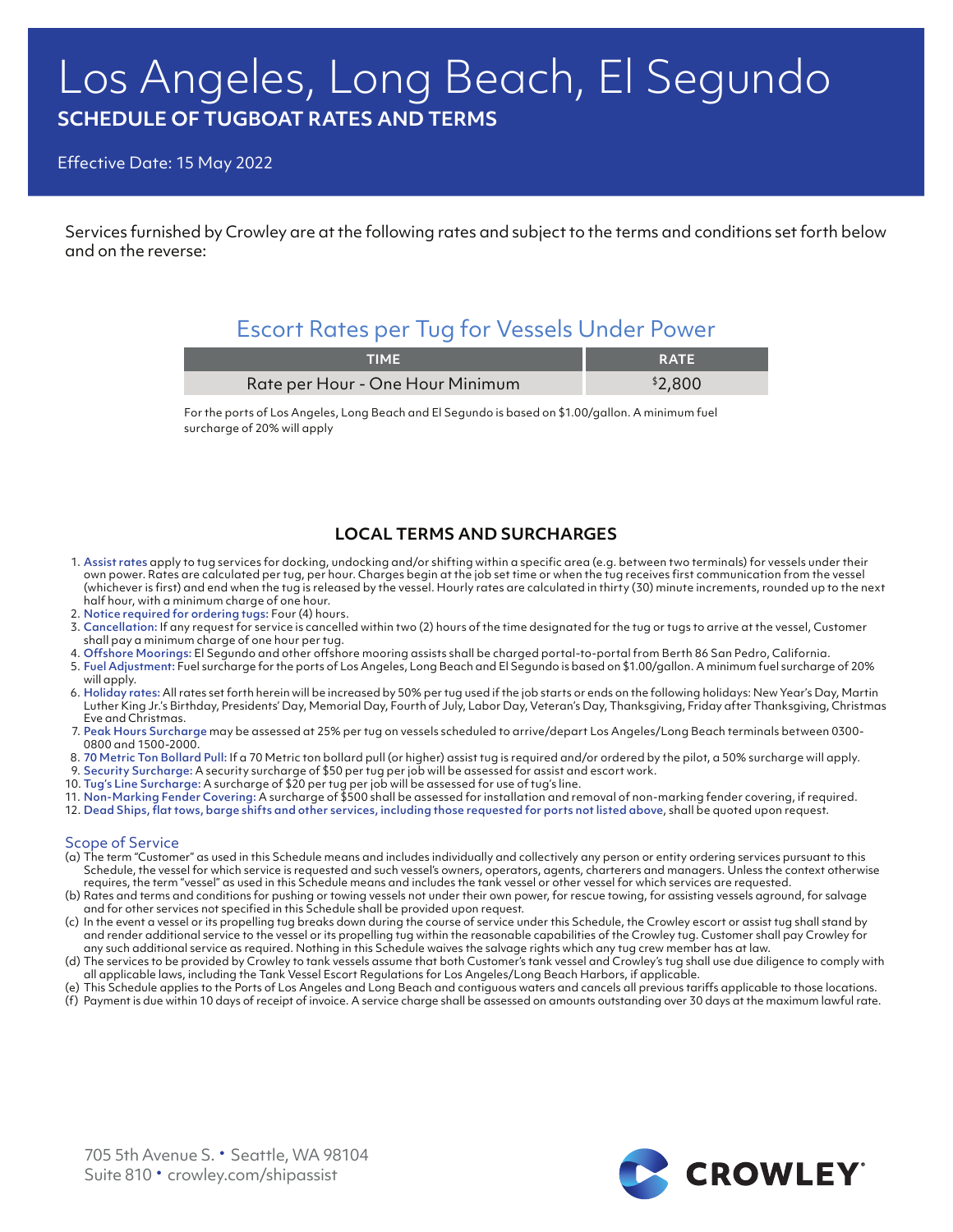### Unusual Conditions

When circumstances beyond the control of Crowley, such as weather, tidal conditions, difficult berths, obstructions, congestion, vessel size or configuration, requests by ship's master, pilot or port agent, or other factors require that additional tugs be dispatched to a job, charges for services performed by such additional tugs shall be at the Hourly Rates set forth in this Schedule. When additional tugs are dispatched and/or conditions are such that the vessel assisted or escorted is delayed, Crowley shall attempt to contact the ship's agent, but shall not be held liable for failure or inability to do so or for any loss, damage or expense resulting from such delay. If any vessel assist or escort involves special or unusual risks, Crowley may require agreement on modified rates and terms and conditions. Crowley reserves the right, in its sole discretion, to decline to offer service to any potential customer.

#### Delegation

All or part of any service furnished pursuant to this Schedule may be delegated to another service provider without notice to Customer. Customer agrees that any service provider performing delegated services shall have the benefit of all defenses, exemptions and limitations of liability provided pursuant to this Schedule for the benefit of the parties listed below in the Limitation of Liability Clause. In performance of any such delegated services, the service provider shall be considered an independent contractor and not the agent, contractor or employee of Crowley. Crowley reserves the right to recover all costs incurred by hiring other service providers to perform work on behalf of Crowley, without discount.

#### **Warranties**

Crowley warrants that it shall exercise due diligence to furnish seaworthy tugs which are adequately manned and equipped for the work to be performed pursuant to this Schedule. Except as provided in this Warranties Clause, Crowley makes no warranties of any kind, express or implied, and expressly disclaims any warranty of workmanlike service or performance.

#### **Exceptions**

Crowley agrees to supply services promptly as requested, taking into consideration prior commitments, upon receipt of orders. Notwithstanding any other provision of this Schedule to the contrary, Crowley shall not be responsible for delays, extra expenses or damages of any nature whatsoever caused by strikes, accidents, fire, weather, failure of personnel or equipment, acts of God or any other similar or dissimilar cause beyond the control and without the fault of Crowley.

#### Limitation of Liability

The furnishing of any service or any action taken by Crowley pursuant to this Schedule shall not be construed to be or give rise to a personal contract. It is understood and agreed that Crowley, the tugs, their owners, charterers, operators, managers and agents shall have the benefit of all exceptions from and limitations of liability to which such party is entitled under the limitation of liability statutes of the United States. Neither Customer, nor Crowley, the tugs, their owners, charterers, operators, managers or agents shall be liable for any indirect or consequential damages, including without limitation, extra expense, loss of profits, loss of use of vessel or property, delay or damages resulting from loss of use of vessel or property, whether resulting from negligence, breach of the terms and conditions of this Schedule, or otherwise by Customer or Crowley, and even if the possibility of such damage is foreseeable by Customer or Crowley. Any vessel assisted, towed or escorted pursuant to this Schedule assumes all risk of any and all loss or damage sustained by it or by any other vessel, property or person resulting from the parting of any hawser or other line, by whomsoever furnished, and whether the parting was due to insufficiency, negligence, wear or other cause. Unless entitled to immunity as a responder or otherwise under OPA-90 or applicable state laws and subject to defenses to, exemptions from and limitations of liability provided in this Schedule, Crowley, the tugs, their owners, charterers, operators, managers and agents shall be liable, to the extent but only to the extent based upon their degree of legal fault, up to and including the first \$250,000 collectively for all claims, demands, causes of action, liabilities and costs (including attorneys' fees) arising out of or related to a single occurrence or connected series of occurrences in connection with any service rendered by Crowley pursuant to this Schedule. Customer understands and agrees that the Hourly Rates assume the limitation of liability afforded by this Limitation of Liability Clause and that this Clause shall not be limited, restricted or in any way affected by the amount of insurance carried by Customer.

#### Indemnity

All claims, demands, causes of action, liabilities and costs (including attorneys' fees) exceeding the first \$250,000 collectively that are attributable or alleged to be attributable to the acts or omissions of Crowley, the tugs, their owners, charterers, operators, managers or agents, or to a tug's unseaworthiness, and which arise out of or relate to a single occurrence or connected series of occurrences in connection with any service rendered by Crowley pursuant to this Schedule shall be subject to the following indemnity: Customer agrees to indemnify and hold harmless Crowley, its directors, officers, agents, employees, insurers, shareholders, representatives, affiliated companies, subcontractors, vessels and their owners, operators, agents, charterers and managers (individually an "Indemnified Party" and collectively the "Indemnified Parties") from and against any and all i n personam and in r em claims, demands, causes of action, liabilities and costs of every type and character, including but not limited to attorneys' fees, expenses, penalties, fines (including penalties or other charges or costs imposed by any federal, state or local authority), and damages which an Indemnified Party suffers, sustains or becomes liable for by reason of any accidents, damages, injuries and/or being deemed a responsible or third party for purposes of pollution laws such as OPA-90 and state laws either to the person (including any employee or agent thereof) or property of Crowley or Customer, to the person and/or property (including any natural resources) of any third party, including but not limited to, federal and state governments and agencies thereof, landowners, shipowners and cargo arising out of or related to performance of any services pursuant to this Schedule. The parties intend for this indemnity to apply in all instances, including but not limited to allision, collision, personal injury, fire, explosion, grounding and oil spill of any nature whatsoever (including without limitation crude oil, refined products and bunkers). Customer further agrees that the Indemnified Parties shall have the right, but not the obligation, to tender the defense to Customer of any and all lawsuits or other legal proceedings arising out of or in any way connected with matters which are the subject of this Indemnity Clause, but that failure to tender any such lawsuit or legal proceeding for defense shall in no way release or relieve Customer of its obligations under this Indemnity Clause.

#### Notice of Damage and Claim

Notice of any alleged damage or injury suffered or caused by a vessel to which services are rendered pursuant to this Schedule must be given to Crowley within a reasonable time (not to exceed 48 hours) after the alleged occurrence. If it is intended that a claim be made upon Crowley based upon such alleged damage or injury, written notice of such intention must be given within thirty (30) days of such occurrence. In the absence of either one or both notices provided for above, no claim arising out of such occurrence shall be valid, and no suit may be maintained in respect of such claim on account of damage or injury suffered or caused by such vessel. In any event, Crowley shall be discharged from any liability of any nature whatsoever unless suit is brought within one year after the occurrence for which claim is made. In addition to the foregoing requirements, no such claim shall be valid and no suit may be maintained on account of any such damage or injury unless Crowley is given a reasonable opportunity to inspect and survey the damage for which claim is made prior to the commencement of any repairs.